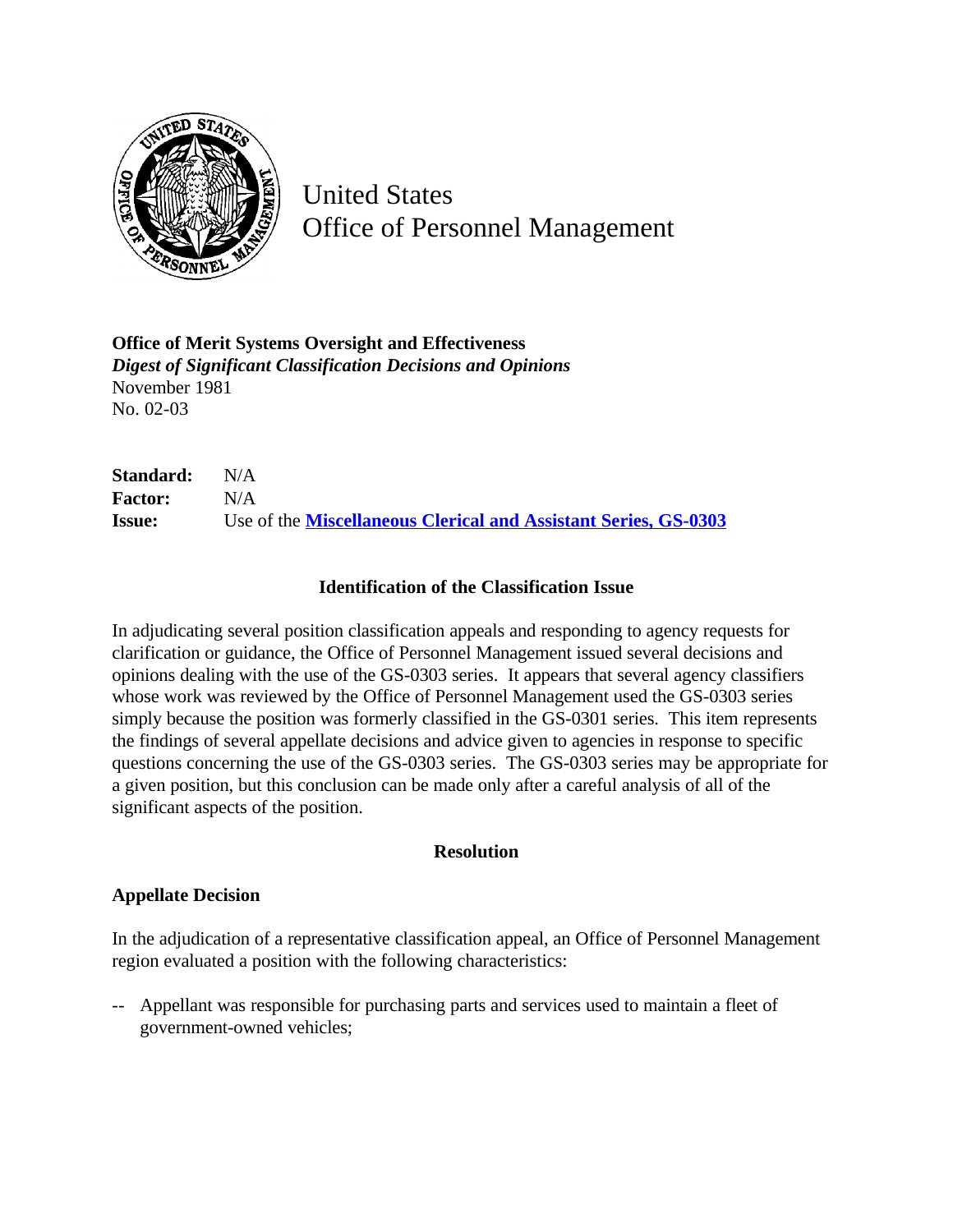- -- Appellant performed a variety of accounting duties related to the work of a vehicle repair shop and was responsible for portions of the accounting system and the Working Capital Fund; and
- -- Appellant performed a variety of miscellaneous clerical duties in support of the shop.

In evaluating these duties, the region found that the purchasing duties were properly classified in the Purchasing Series, GS-1105, and that they represented about 50 percent of the appellant's work time. The accounting duties were found to be classified in the Accounting Technician Series, GS-0525, and they represented about 30 percent of the appellant's time. Both the purchasing and accounting duties were found to be properly graded at the GS-4 level. The clerical duties were found to be lower-graded and a detailed evaluation of time was not provided in the region's decision. Rather than placing the position in the GS-0303 series, the region concluded that either the GS-1105 series or the GS-0525 series would be appropriate. However, the appellate record did not contain sufficient information on either career progression or recruiting considerations for the region to determine the series. The appeal was returned to the agency for a decision as to which of the two series would be assigned.

## **Advisory Opinion**

Responding to an agency request for additional guidance on the use of the GS-0303 series, the Office of Personnel Management Standards Development Center provided specific responses to several questions. The Standards Development Center's response to these questions may be useful to classifiers in deciding if the GS-0303 series is appropriate in a given situation. We have provided the agency's specific questions so that the Standards Development Center's responses can be read in the proper context.

"OPM SEEMS TO FOLLOW THE RULE THAT THE GRADE CONTROLLING DUTIES OF SUCH POSITIONS, i.e., Mixed-grade, Mixed-series, DRIVE THE SERIES."

This is not a "rule" but rather a general principle which must be applied using sound classification judgment and only after considering such factors as the paramount qualifications required, the sources of recruitment and lines of progression, the reasons for the position's existence, and the background knowledge required.

# "THE GS-0303 SERIES STATES A 'GENERAL' RULE THAT MIXED SERIES POSITIONS SHOULD BE CLASSIFIED IN THE SERIES APPROPRIATE FOR THE PARAMOUNT QUALIFICATIONS REQUIRED, AND IT'S DIFFICULT TO ARGUE THAT THE HIGHER GRADE LEVEL ISN'T PARAMOUNT."

In most cases the series which represents the highest level of work performed will also identify the paramount qualifications required to do the work. However, careful analysis of some positions will show, for example, that the line of promotion for these positions is represented by a series